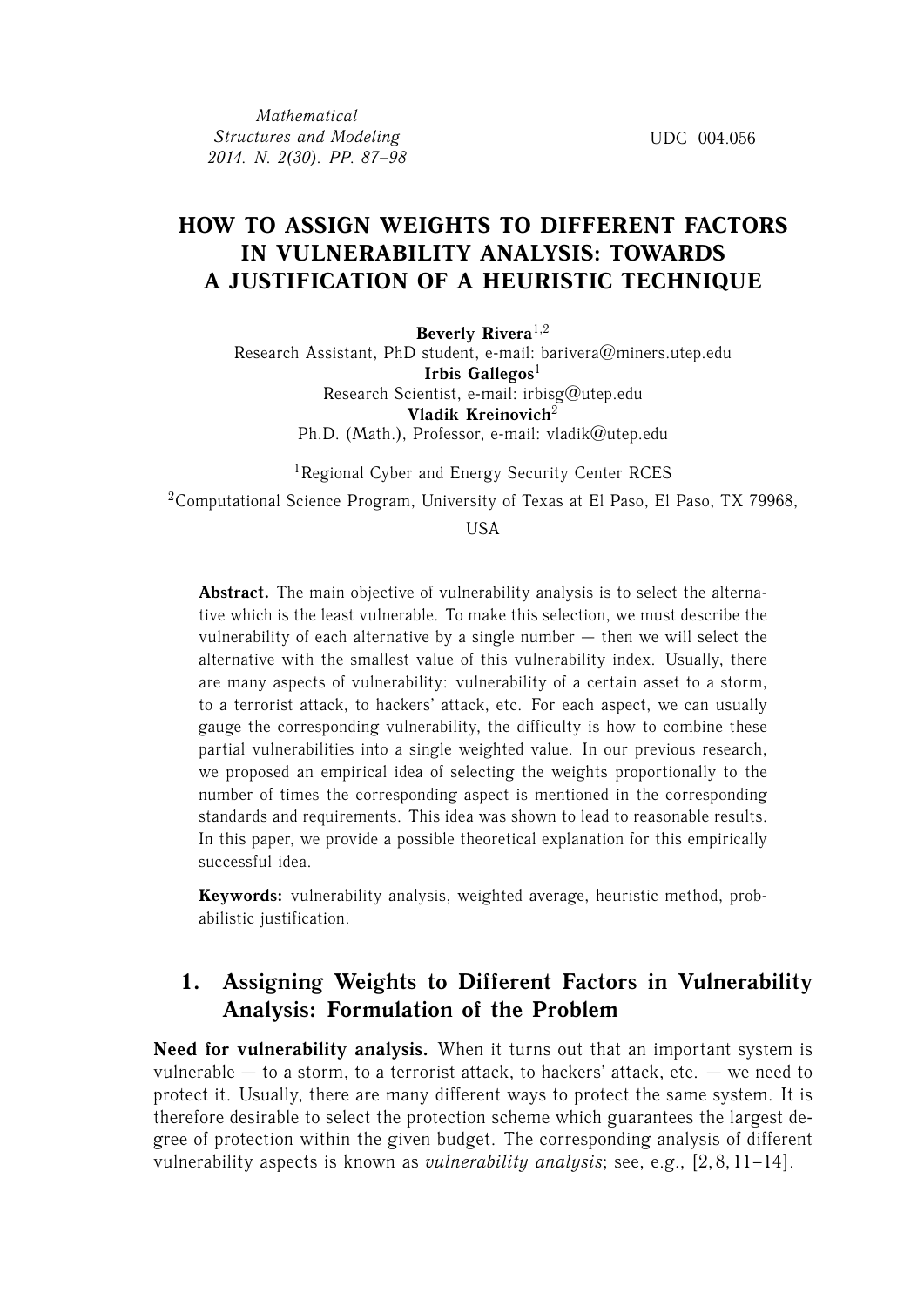**Vulnerability analysis: reminder.** Among several possible alternative schemes for protecting a system, we must select a one under which the system will be the least vulnerable. As we have mentioned, there are many different aspects of vulnerability. Usually, it is known how to gauge the vulnerability  $v_i$  of each aspect  $i$ . Thus, each alternative can be characterized by the corresponding vulnerability values  $(v_1, \ldots, v_n)$ . Some alternatives result in smaller vulnerability of one of the assets, other alternatives leave this asset more vulnerable but provide more protection to other assets.

To be able to compare different alternatives, we need to characterize each alternative by a single vulnerability index  $v -$  an index that would combine the values  $v_1, \ldots, v_n$  corresponding to different aspects:  $v = f(v_1, \ldots, v_n)$ .

If one of the vulnerabilities  $v_i$  increases, then the overall vulnerability index  $v$  must also increase (or at least remain the same, but not decrease). Thus, the combination function  $f(v_1, \ldots, v_n)$  must be increasing in each of its variables  $v_i$ .

**Vulnerability analysis: important challenge.** While there are well-developed methods for gauging each aspect of vulnerability, there is no well-established way of combining the resulting values  $v_1, \ldots, v_n$  into a single criterion  $v = f(v_1, \ldots, v_n)$ .

Usually, vulnerabilities  $v_i$  are reasonably small; so terms which are quadratic (or of higher order) in  $v_i$  can be usually safely ignored. As a result, we can expand the (unknown) function  $f(v_1, \ldots, v_n)$  in Taylor series in  $v_i$  and keep only linear terms in this expansion. As a result, we get a linear dependence

$$
v = c_0 + \sum_{i=1}^{n} c_i \cdot v_i
$$
 (1)

for some coefficients  $c_i$ .

Comparison between different alternatives does not change if we subtract the same constant  $c_0$  from all the combined values:  $v < v'$  if and only if  $v - c_0 < v' - c_0$ . Thus, we can safely assume that  $c_0 = 0$  and  $v = \sum_{n=1}^{\infty}$  $i=1$  $c_i \cdot v_i$ .

Similarly, comparison does not change if we re-scale all the values, e.g., divide them by the same constant  $\sum_{n=1}^{\infty}$  $i=1$  $c_i$ . This is equivalent to considering a new (re-scaled) combined function

$$
f(v_1, \ldots, v_n) = \frac{\sum_{i=1}^n c_i \cdot v_i}{\sum_{i=1}^n c_i} = \sum_{i=1}^n w_i \cdot v_i,
$$
 (2)

where

$$
w_i \stackrel{\text{def}}{=} \frac{c_i}{\sum_{j=1}^n c_j}.
$$
 (3)

For these new weights, we have

$$
\sum_{i=1}^{n} w_i = 1.
$$
 (4)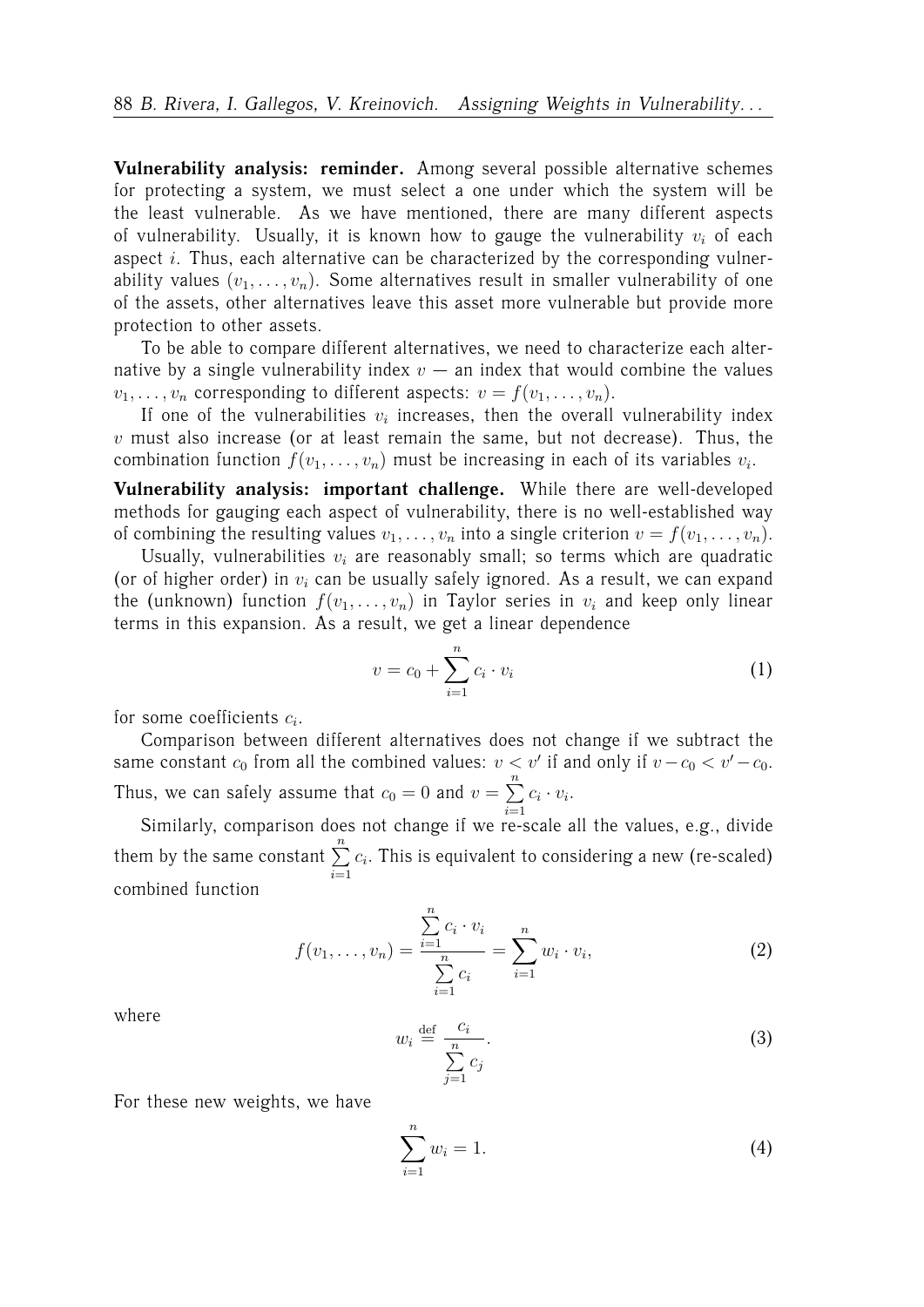The fact the function must be increasing implies that  $w_i \geq 0$ .

The important challenge is how to compute the corresponding weights  $w_i$ .

**Heuristic solution.** In [4, 15, 17], we proposed an empirical idea of selecting the weights proportionally to the the frequency with which the corresponding aspect is mentioned in the corresponding standards and requirements.

This idea was shown to lead to reasonable results.

**Remaining problem and what we do in this paper.** A big problem is that the above approach is purely heuristic, it does not have a solid theoretical explanation.

In this paper, we provide a possible theoretical explanation for this empirically successful idea.

### **2. Possible Theoretical Explanation**

**Main idea.** We consider the situation in which the only information about the importance of different aspects is how frequently these aspects are mentioned in the corresponding documents. In this case, the only information that we can use to compute the weight  $w_i$  assigned to the *i*-th aspect is the frequency  $f_i$  with which this aspect is mentioned in the documents. In other words, we take  $w_i = F(f_i)$ , where  $F(x)$  is an algorithm which is used to compute the weight based on the frequency.

Our goal is to formulate reasonable requirements on the function  $F(x)$  and find all the functions  $F(x)$  which satisfy this requirement.

First requirement: monotonicity. The more frequently the aspect is mentioned, the more important it is; thus, if  $f_i > f_j$ , we must have  $w_i = F(f_i) > F(f_j) = w_j$ . In mathematical terms, this means that the function F(f) must be *increasing*.

**Second requirement: the weights must add up to one.** Another natural requirement is that for every combination of frequencies  $f_1, \ldots, f_n$  for which

$$
\sum_{i=1}^{n} f_i = 1,
$$
\n(5)

the resulting weights must add up to 1:

$$
\sum_{i=1}^{n} w_i = \sum_{i=1}^{n} F(f_i) = 1.
$$
 (6)

We are now ready to formulate our main result.

**Proposition 1.** Let  $F : [0, 1] \rightarrow [0, 1]$  be an increasing function for which  $\sum^{n}$  $i=1$  $f_i = 1$ *implies*  $\sum^{n}$  $i=1$  $F(f_i) = 1$ *. Then,*  $F(x) = x$ *.* 

*Comment.* So, it is reasonable to use the frequencies as weights. This justifies the above empirically successful heuristic idea.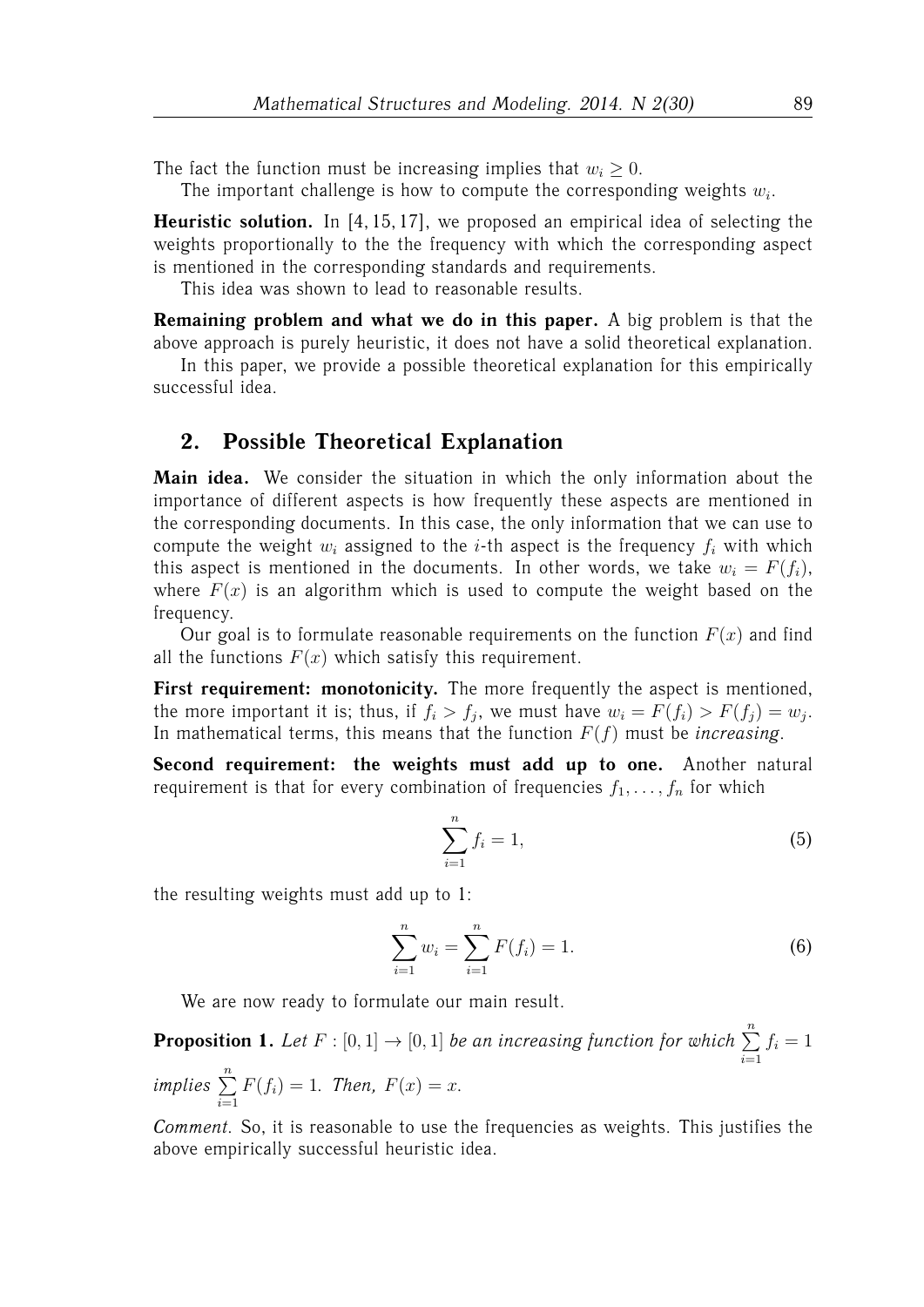### **Proof.**

1°. Let us first prove that  $F(1) = 1$ .

This follows from our main requirement when  $n = 1$  and  $f_1 = 1$ . In this case, the requirement (6) leads to  $F(f_1) = F(1) = 1$ .

2°. Let us prove that  $F(0) = 0$ .

Let us consider  $n = 2$ ,  $f_1 = 0$ , and  $f_2 = 1$ . Then,  $\sum^{n}$  $i=1$  $f_i = 1$  and therefore,  $\sum_{n=1}^{\infty}$  $i=1$  $F(f_i) = F(0) + F(1) = 1$ . Since we already know that  $F(1) = 1$ , we thus conclude that  $F(0) = 1 - F(1) = 1 - 1 = 0$ .

 $3^{\circ}$ . Let us prove that for every  $m \geq 2$ , we have F  $\sqrt{1}$ m  $\setminus$ = 1 m .

Let us consider  $n = m$  and  $f_1 = \ldots = f_n =$ 1  $\frac{1}{m}$ . Then,  $\sum\limits_{i=1}^{n}$  $i=1$  $f_i = 1$  and therefore,  $\sum_{n=1}^{\infty}$  $i=1$  $F(f_i) = m \cdot F$  $\sqrt{1}$ m  $\setminus$  $= 1.$  We thus conclude that  $F$  $\sqrt{1}$ m  $\setminus$ = 1 m .  $k$  $\setminus$ k

 $4^{\circ}$ . Let us prove that for every  $k \leq m$ , we have F m = m .

Let us consider  $n = m - k + 1$ ,  $f_1 = \frac{k}{m}$  $\frac{m}{m}$ , and  $f_2 = \ldots = f_{m-k+1} =$ 1  $\frac{1}{m}$ . Then,  $\sum_{n=1}^{\infty}$  $i=1$  $f_i = 1$  and therefore,

$$
\sum_{i=1}^{n} F(f_i) = F\left(\frac{k}{m}\right) + (m-k) \cdot F\left(\frac{1}{m}\right) = 1.
$$
 (7)

We already know that  $F$  $\sqrt{1}$ m  $\setminus$ = 1  $\frac{1}{m}$ . Thus, we have

$$
F\left(\frac{k}{m}\right) = 1 - (m - k) \cdot F\left(\frac{1}{m}\right) = 1 - (m - k) \cdot \frac{1}{m} = \frac{k}{m}.
$$
 (8)

The statement is proven.

5°. We have already proven that for every rational number r, we have  $F(r) = r$ . To complete the proof, we need to show that  $F(x) = x$  for every real number from the interval  $[0, 1]$ , not only for rational numbers.

Let x be any real number from the interval  $(0, 1)$ . Let

$$
x = 0.x_1x_2 \dots x_n \dots, \quad x_i \in \{0, 1\},\tag{9}
$$

be its binary expansion. Then, for every  $n$ , we have

$$
\ell_n \stackrel{\text{def}}{=} 0.x_1 \dots x_n \le x \le u_n \stackrel{\text{def}}{=} \ell_n + 2^{-n}.\tag{10}
$$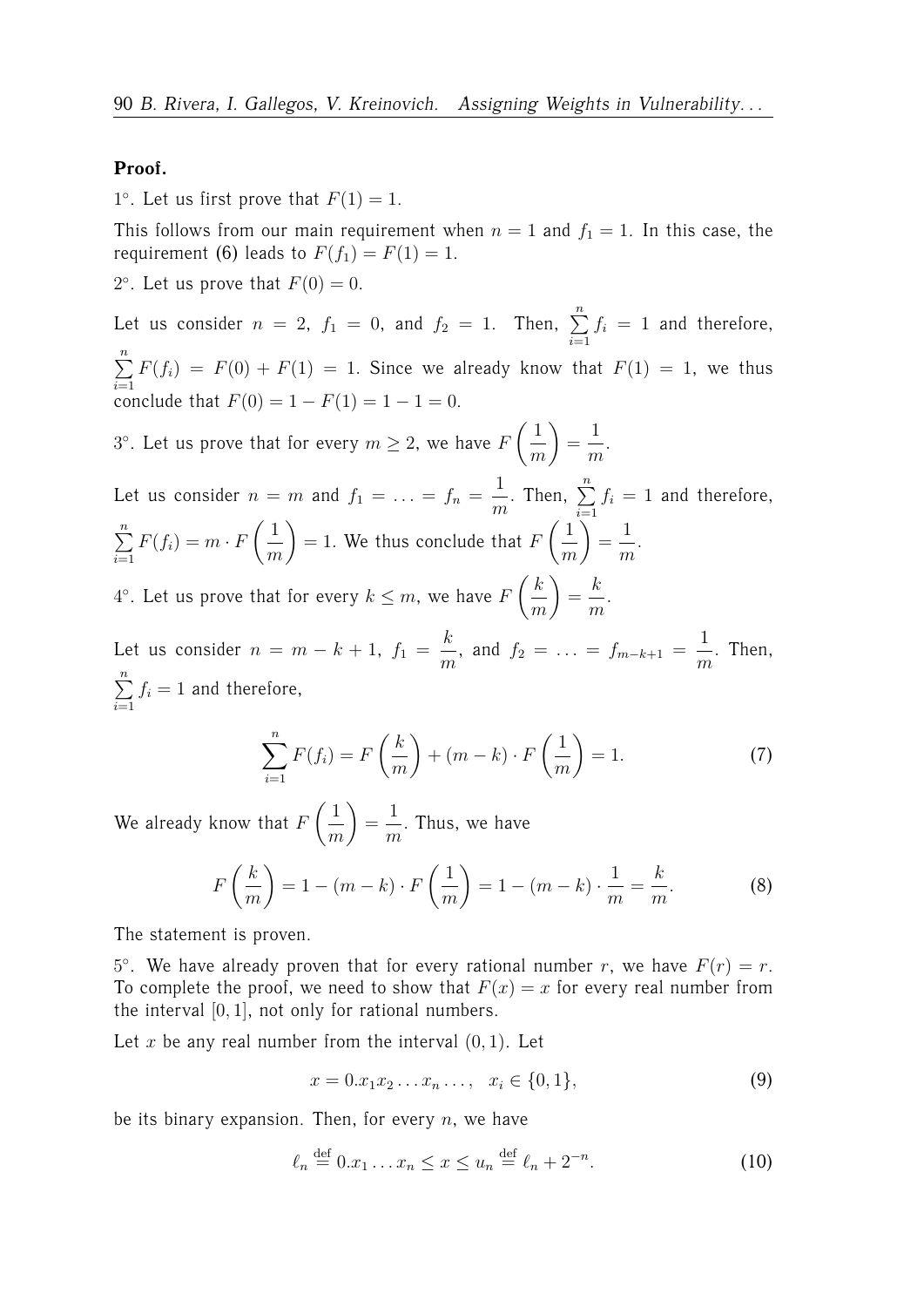As *n* tends to infinity, we have  $\ell_n \to x$  and  $u_n \to x$ .

Due to monotonicity, we have  $F(\ell_n) \leq F(x) \leq F(u_n)$ . Both bounds  $\ell_n$  and  $u_n$ are rational numbers, so we have  $F(\ell_n) = \ell_n$  and  $F(u_n) \leq u_n$ . Thus, the above inequality takes the form  $\ell_n \leq F(x) \leq u_n$ . In the limit  $n \to \infty$ , when  $\ell_n \to x$  and  $u_n \to x$ , we get  $x \leq F(x) \leq x$  and thus,  $F(x) = x$ . The proposition is proven.

**Possible fuzzy extension.** Our current analysis is aimed at situations when we are absolutely sure which aspects are mentioned in each statement. In practice, however, standards and documents are written in natural language, and a natural language is often imprecise ("fuzzy"). As a result, in many cases, we can only decide with some degree of certainty whether a given phrase refers to this particular aspect.

A natural way to describe such degrees of certainty is by using *fuzzy logic*, technique specifically designed to capture imprecision of natural language; see, e.g., [6, 10, 19]. In this case, instead of the exact frequency  $f_i$  — which is defined as a ratio  $\frac{n_i}{N}$  $\frac{n_i}{N}$  between the number  $n_i$  of mentions of the *i*-th aspect and the total number N of all mentions – we can use the ratio  $\frac{\mu_i}{N}$ , where  $\mu_i$  is a fuzzy cardinality of the (fuzzy) set of all mentions of the  $i$ -th aspects  $-$  which is usually defined as the sum of membership degrees  $($  = degrees of certainty) for all the words from the documents.

### **3. Towards a More General Approach**

**What we did: reminder.** In the previous section, we proved that if we select the *i*-th weight  $w_i$  depending only on the *i*-th frequency, then the only reasonable selection is  $F(x) = x$ .

**A more general approach.** Alternatively, we can compute a "pre-weight"  $F(f_i)$ based on the frequency, and then we can *normalize* the pre-weights to make sure that they add up to one, i.e., take

$$
w_i = \frac{F(f_i)}{\sum\limits_{k=1}^{n} F(f_k)}.
$$
\n
$$
(11)
$$

**Remaining problem.** In this more general approach, how to select the function  $F(f)$ ?

**What we do in this section.** In this section, we describe reasonable requirements on this function  $F(f)$ , and we describe all possible functions  $F(f)$  which satisfy these requirements.

First requirement: monotonicity. Our first requirement is that aspects which are mentioned more frequently should be given larger weights. In other words, if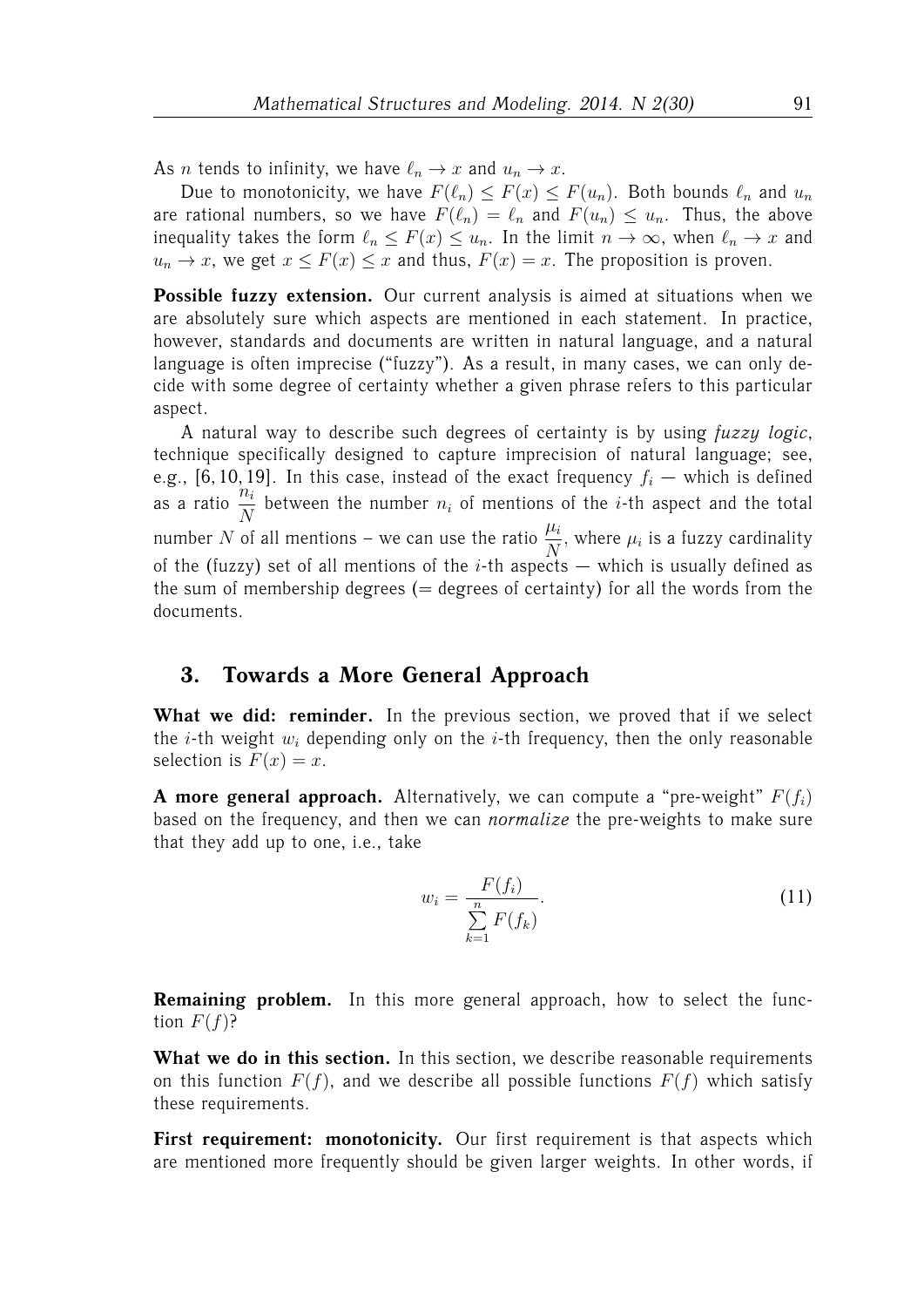$f_i > f_j$ , then we should have

$$
w_i = w_i = \frac{F(f_i)}{\sum_{k=1}^{n} F(f_k)} > \frac{F(f_j)}{\sum_{k=1}^{n} F(f_k)} = w_j.
$$
 (12)

Multiplying both sides of this inequality by the sum  $\sum^{n}$  $k=1$  $F(f_k)$ , we conclude that  $F(f_i) > F(f_i)$ , i.e., that the function  $F(f)$  should be monotonic.

**Second requirement: independence from irrelevant factors.** Let us assume that we have four aspects, and that the *i*-th aspect is mentioned  $n_i$  times in the corresponding document. In this case, the frequency  $f_i$  of the *i*-th aspect is equal to

$$
f_i = \frac{n_i}{n_1 + n_2 + n_3 + n_4}.\tag{13}
$$

Based on these frequencies, we compute the weights  $w_i$ , and then select the alternative for which the overall vulnerability

$$
w_1 \cdot v_1 + w_2 \cdot v_2 + w_3 \cdot v_3 + w_4 \cdot v_4 \tag{14}
$$

is the smallest possible.

In particular, we may consider the case when for this particular problem, the fourth aspect is irrelevant, i.e., for which  $v_4 = 0$ . In this case, the overall vulnerability is equal to

$$
w_1 \cdot v_1 + w_2 \cdot v_2 + w_3 \cdot v_3. \tag{15}
$$

On the other hand, since the fourth aspect is irrelevant for our problem, it makes sense to ignore mentions of this aspect, i.e., to consider only the values  $n_1$ ,  $n_2$ , and  $n_3$ . In this approach, we get new values of the frequencies:

$$
f_i' = \frac{n_i}{n_1 + n_2 + n_3}.\tag{16}
$$

Based on these new frequencies  $f_i'$ , we can now compute the new weights  $w_i'$ , and then select the alternative for which the overall vulnerability

$$
w_1' \cdot v_1 + w_2' \cdot v_2 + w_3' \cdot v_3 \tag{17}
$$

is the smallest possible.

The resulting selection should be the same for both criteria. As we have mentioned, the optimizing problem does not change if we simply multiply the objective function by a constant. So, if  $w'_i = \lambda \cdot w_i$  for some  $\lambda$ , these two objective functions lead to the exactly same selection. In this case, the trade-off  $\frac{w_i}{w_i}$  $\frac{w_i}{w_j}$  between each two aspects is the same:  $\frac{w'_i}{a}$  $w_j'$  $=\frac{w_i}{w_i}$  $w_j$ . However, if we have a different trade-off between individual criteria, then we may end up with different selections. Thus, to make sure that the selections are the same, we must guarantee that  $\frac{w_i^j}{q_i^j}$  $w_j'$  $=\frac{w_i}{w_i}$  $w_j$ .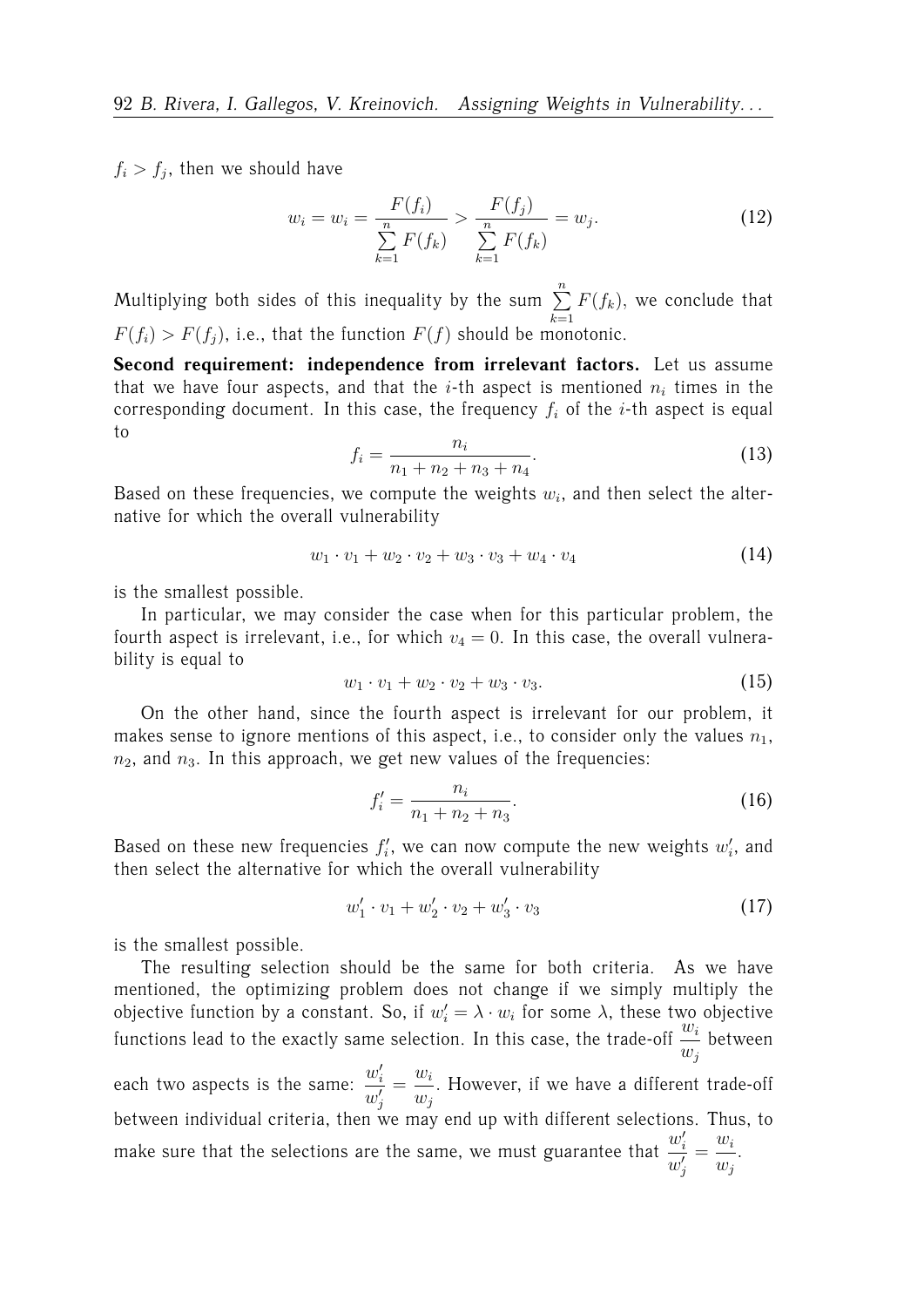Substituting the formulas for the weights into the expression for the weight ratio, we can conclude that  $\frac{w_i}{w_i}$  $w_j$  $=\frac{F(f_i)}{F(f_i)}$  $F(f_j)$ . Thus, the above requirement takes the form  $\frac{F(f_i')}{F(f_i')}$  $F(f'_j)$  $=\frac{F(f_i)}{F(f_i)}$  $F(f_j)$ . One can check that the new frequencies  $f_i'$  can be obtained from the previous ones by multiplying by the same constant:

$$
f_i' = \frac{n_i}{n_1 + n_2 + n_3} = \frac{n_1 + n_2 + n_3 + n_4}{n_1 + n_2 + n_3} \cdot \frac{n_i}{n_1 + n_2 + n_3 + n_4} = k \cdot f_i,
$$
 (18)

where we denoted

$$
k \stackrel{\text{def}}{=} \frac{n_1 + n_2 + n_3 + n_4}{n_1 + n_2 + n_3}.
$$
 (19)

Thus, the above requirement takes the form  $\frac{F(k \cdot f_i)}{F(k \cdot f)}$  $F(k \cdot f_j)$  $=\frac{F(f_i)}{F(f_i)}$  $F(f_j)$ . This should be true for all possible values of  $f_i, f_j,$  and  $k$ . Once we postulate that, we arrive at the following result.

**Proposition 2.** An increasing function  $F : [0, 1] \rightarrow [0, 1]$  satisfies the property

$$
\frac{F(k \cdot f_i)}{F(k \cdot f_j)} = \frac{F(f_i)}{F(f_j)}\tag{20}
$$

*for all possible real values*  $k$ ,  $f_i$ , and  $f_j$  *if and only if*  $F(f) = C \cdot f^{\alpha}$  for some  $\alpha > 0$ .

*Comments.*

- The previous case corresponds to  $\alpha = 1$ , so this is indeed a generalization of the formula described in the previous section.
- If we multiply all the values  $F(f_i)$  by a constant C, then the normalizing sum is also multiplied by the same constant, so the resulting weights do not change:

$$
w_{i} = \frac{F(f_{i})}{\sum_{k=1}^{n} F(f_{k})} = \frac{C \cdot f_{i}^{\alpha}}{\sum_{k=1}^{n} C \cdot f_{k}^{\alpha}} = \frac{f_{i}^{\alpha}}{\sum_{k=1}^{n} f_{k}^{\alpha}}.
$$
 (21)

Thus, from the viewpoint of application to vulnerability, it is sufficient to consider only functions

$$
F(f) = f^{\alpha}.
$$
 (22)

#### **Proof.**

1°. First, it is easy to check that for all possible values C and  $\alpha > 0$ , the function  $F(f) = C \cdot f^{\alpha}$  is increasing and satisfies the desired property. So, to complete our proof, we need to check that each increasing function which satisfies this property has this form.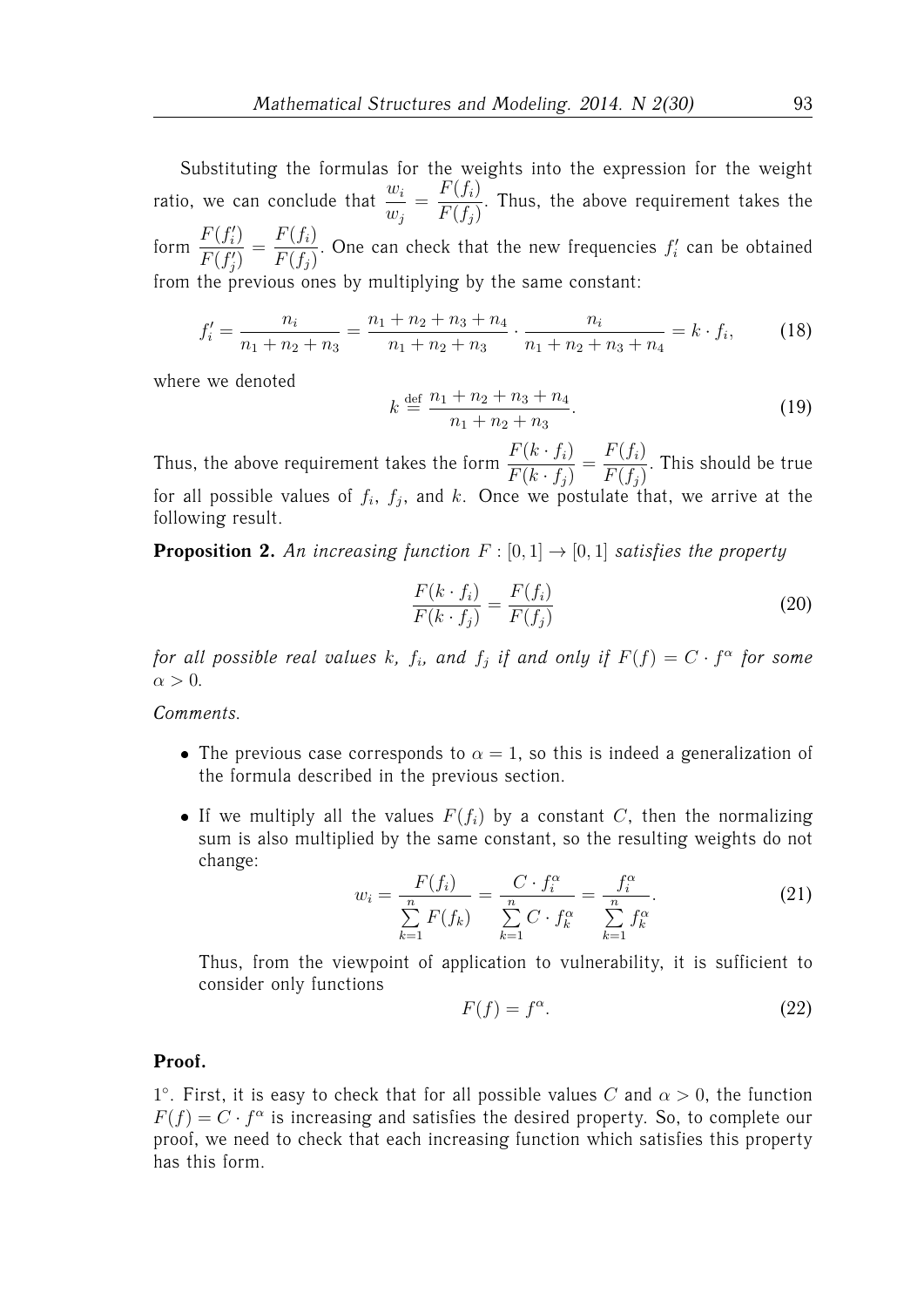2°. The desired property can be equivalently reformulated as  $\frac{F(k\cdot f_i)}{F(k\cdot f_i)}$  $F(f_i)$  $=\frac{F(k \cdot f_j)}{F(k)}$  $F(f_j)$ . This equality holds for all possible values of  $f_i$  and  $f_j$ . This means that the ratio  $F(k \cdot f)$  $\frac{(b-1)^2}{F(f)}$  does not depend on f, it only depends on k. Let us denote this ratio by  $c(k)$ . Then, we get  $\frac{F(k \cdot f)}{F(f)} = c(k)$ , i.e., equivalently,  $F(k \cdot f) = c(k) \cdot F(f)$ . 3°. Since  $k \cdot f = f \cdot k$ , we have  $F(k \cdot f) = F(f \cdot k)$ , i.e.,  $c(k) \cdot F(f) = c(f) \cdot F(k)$ . Dividing both sides by  $c(k) \cdot c(f)$ , we conclude that  $\frac{F(f)}{c(f)}$ =  $F(k)$  $\frac{c^{k}}{c(k)}$ . This equality holds for all possible values of  $f$  and  $k$ . This means that the ratio  $\dfrac{F(f)}{c(f)}$  does not depend on f at all, it is a constant. We will denote this constant by  $C'$ . From the condition  $\frac{F(f)}{c(f)} = C$ , we conclude that  $F(f) = C \cdot c(f)$ . So, to prove our results, it is sufficient to find the function  $c(f)$ .

4°. Substituting the expression  $F(f) = C \cdot c(f)$  into the formula  $F(k \cdot f) =$  $c(k) \cdot F(f)$ , we get  $C \cdot c(k \cdot f) = c(k) \cdot C \cdot c(f)$ . Dividing both sides of this equality by C, we conclude that  $c(k \cdot f) = c(k) \cdot c(f)$ . Let us use this equality to find the function  $c(f)$ .

5°. For  $k = f = 1$ , we get  $c(1) = c(1)^2$ . Since  $c(k) \neq 0$ , we conclude that  $c(1) = 1$ .

 $6^{\circ}$ . Let us denote  $c(2)$  by  $q$ . Let us prove that for every integer n, we have  $c(2^{1/n}) = q^{1/n}.$ 

Indeed, for  $f = 2^{1/n}$ , we have  $f \cdot f \cdot \ldots \cdot f$  (*n* times) = 2, thus,  $q = c(2)$  =  $c(f) \cdot \ldots \cdot c(f)$  (*n* times) =  $(c(f))^n$ . Therefore, we conclude that indeed,  $c(f) = 2^{1/n}$ .

7°. Let us prove that for every two integers m and n, we have  $c(2^{m/n}) = q^{m/n}$ . Indeed, we have  $2^{m/n} = 2^{1/n} \cdot \ldots \cdot 2^{1/n}$  (*m* times). Therefore, we have

$$
c(2^{m/n}) = c(2^{1/n}) \cdot \ldots \cdot c(2^{1/n}) \quad (m \text{ times}) = (c(2^{1/n})^m). \tag{23}
$$

We already know that  $c(2^{1/n}) = q^{1/n}$ ; thus, we conclude that  $c(2^{m/n}) = (q^{1/n})^m$  $q^{m/n}$ . The statement is proven.

8°. So, for rational values r, we have  $c(2^r) = q^r$ . Let us denote  $\alpha \stackrel{\text{def}}{=} \log_2(q)$ . By definition of a logarithm, this means that  $q = 2^{\alpha}$ . Thus, for  $x = 2^r$ , we have

$$
q^{r} = (2^{\alpha})^{r} = 2^{\alpha \cdot r} = (2^{r})^{\alpha} = x^{\alpha}.
$$
 (24)

So, for values x for which  $\log_2(x)$  is a rational number, we get  $c(x) = x^{\alpha}$ .

Similarly to the proof of Proposition 1, we can use monotonicity to conclude that this equality  $c(x) = x^{\alpha}$  holds for all real values x. We have already proven that  $F(x) = C \cdot c(x)$ , thus we have  $F(x) = C \cdot x^{\alpha}$ . The proposition is proven.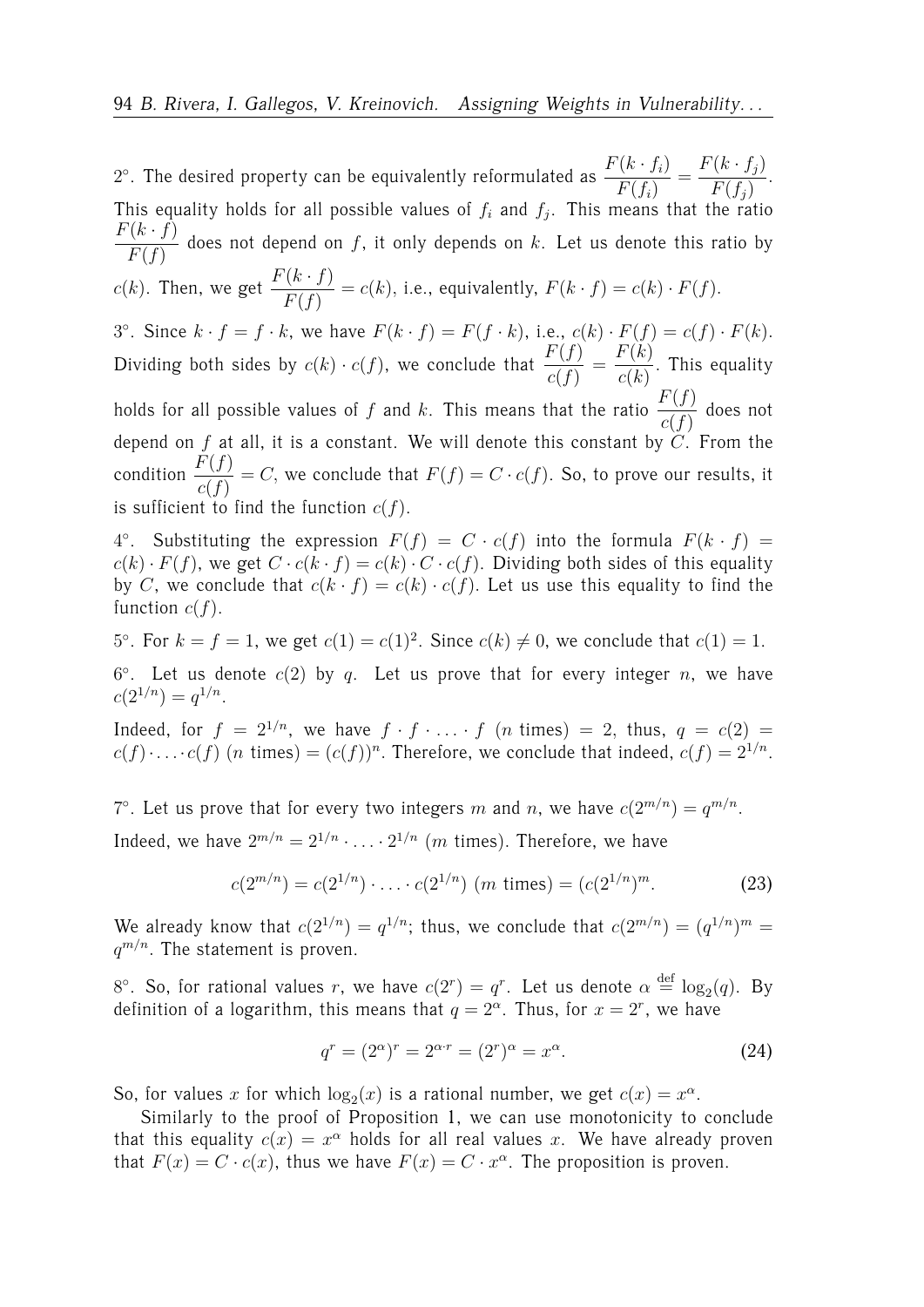### **4. Possible Probabilistic Interpretation of the Above Formulas**

**Formulation of the problem.** In the above text, we justified the empirical formula  $F(x) = x$  without using any probabilities — since we do not know any probabilities that we could use here.

However, in the ideal situation, when we know the exact probability of every possible outcome and we know the exact consequences of each outcome, a rational decision maker should use probabilities — namely, a rational decision maker should select an alternative for which the expected value of the utility is the largest; see, e.g., [3, 7, 9, 16].

From this viewpoint, it would be nice to show that the above heuristic solution is not only reasonable in the above abstract sense, but that it actually makes perfect sense under certain reasonable assumptions about probability distributions.

**What we do in this section.** In this section, on the example of two aspects  $v_1$ and  $v_2$ , we show that there are probability distributions for which the weights  $w_i$ should be exactly equal to frequencies.

**Towards a formal description of the problem.** Let us assume that the actual weights of two aspects are  $w_1$  and  $w_2 = 1 - w_1$ . Let us also assume that vulnerabilities  $v_i$  are independent random variables. For simplicity, we can assume that these two variables are identically distributed.

In each situation, if the first vulnerability aspect is more important, i.e., if  $w_1$ .  $v_1 > w_2 \cdot v_2$ , then the document mentions the first aspect. If the second vulnerability aspect is more important, i.e., if  $w_1 \cdot v_1 < w_2 \cdot v_2$ , then the document mentions the second aspect. In this case, the frequency  $f_i$  with which the first aspect is mentioned is equal to the probability that the first aspect is most important, i.e., the probability that  $w_1 \cdot v_1 > w_2 \cdot v_2$ :

$$
f_1 = P(w_1 \cdot v_1 > w_2 \cdot v_2). \tag{25}
$$

We would like to justify the situation in which  $f_i = w_i$ , so we have

$$
w_1 = P(w_1 \cdot v_1 > w_2 \cdot v_2). \tag{26}
$$

This equality must hold for all possible values of  $w_1$ .

**Analysis of the problem and the resulting solution.** The desired equality can be equivalently reformulated as  $F$  $\sqrt{v_1}$  $v_2$  $\frac{w_2}{w_1}$  $w_1$  $\setminus$  $= w_1$ . Since  $w_2 = 1 - w_1$ , we get F  $\sqrt{v_1}$  $v_2$  $>$  $\frac{1 - w_1}{ }$  $w_1$  $\setminus$  $= w_1$ . To simplify computations, it is convenient to use logarithms: then ratio becomes a difference, and we get  $P(\ln(v_1) - \ln(v_2) > z) = w_1$ , where we denoted  $z \stackrel{\text{def}}{=} \ln \left( \frac{1 - w_1}{w_1} \right)$  $w_1$  $\setminus$ .

Let us describe  $w_1$  in terms of z. From the definition of z, we conclude that

$$
e^{z} = \frac{1 - w_1}{w_1} = \frac{1}{w_1} - 1.
$$
\n(27)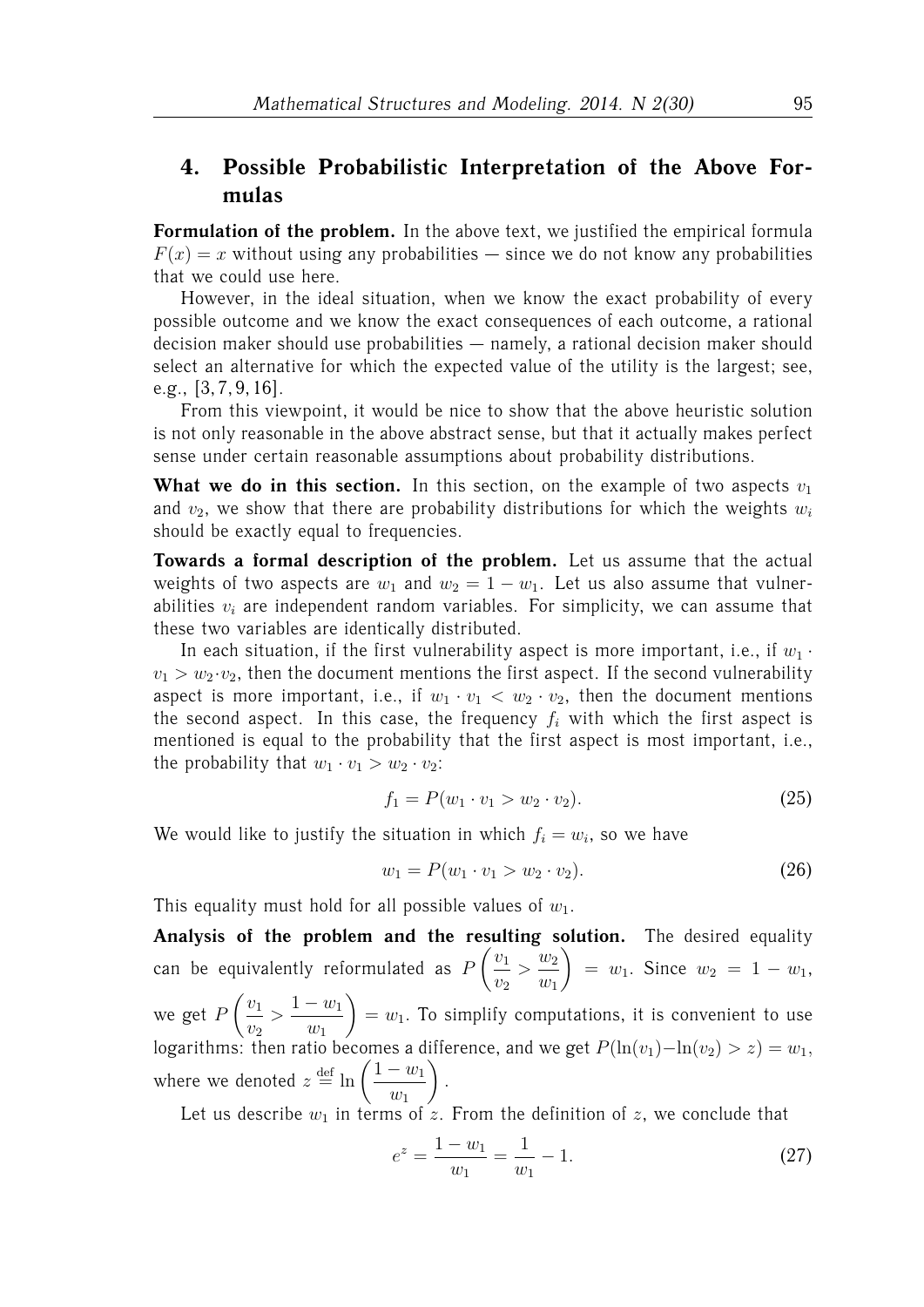Thus,  $\frac{1}{1}$  $w_1$  $= 1 + e^z$ , and  $w_1 =$ 1  $\frac{1}{1+e^z}$ . So, we conclude that

$$
P(\ln(v_1) - \ln(v_2) > z) = \frac{1}{1 + e^z}.
$$

The probability of the opposite event  $ln(v_1) - ln(v_2) \leq z$  is equal to one minus this probability:

$$
P(\ln(v_1) - \ln(v_2) \le z) = 1 - \frac{1}{1 + e^z} = \frac{e^z}{1 + e^z}.
$$
 (28)

This means that for the auxiliary random variable  $\xi \stackrel{\text{def}}{=} \ln(v_1) - \ln(v_2)$ , the cumulative distribution function  $F_{\xi}(z) \stackrel{\text{def}}{=} P(\xi \leq z)$  is equal to  $F_{\xi}(z) = \frac{e^{z}}{1+z}$  $\frac{c}{1+e^z}$ . This distribution is known as a *logistic* distribution; see, e.g., [1, 5, 18].

It is known that one way to obtain a logistic distribution is to consider the distribution of  $ln(v_1) - ln(v_2)$ , where  $v_1$  and  $v_2$  are are independent and exponentially distributed. Thus, the desired formula  $w_i = f_i$  (i.e.,  $F(x) = x$ ) corresponds to a reasonable situation when both vulnerabilities are exponentially distributed.

### **5. Conclusion**

In vulnerability analysis, it is important to adequately describe the overall vulnerability of a system. For most systems, there are many different aspects of vulnerability; to estimate the overall vulnerability of a system, it is necessary to combine vulnerability values corresponding to different aspects of vulnerability — e.g., by producing a weighted average of different vulnerability values. For such a combination to adequately describe an overall vulnerability, we need to use appropriate weights.

In the previous papers, we proposed to take, as a weight of each aspects, the relative frequency with which this particular aspect of vulnerability is mentioned in the corresponding standards and requirements. This heuristic proposal was shown to lead to reasonable results. In this paper, we provide a possible theoretical explanation for this heuristic idea.

### **Acknowledgments**

This work was supported by the University of Texas at El Paso Regional Cyber and Energy Security Center (RCES) supported by the City of El Paso's Planning and Economic Development division.

This work was also supported in part by the National Science Foundation grants HRD-0734825 and HRD-1242122 (Cyber-ShARE Center of Excellence) and DUE-0926721.

#### **REFERENCES**

1. Balakrishnan N. Handbook of the Logistic Distribution. New York: Marcel Dekker, 1992.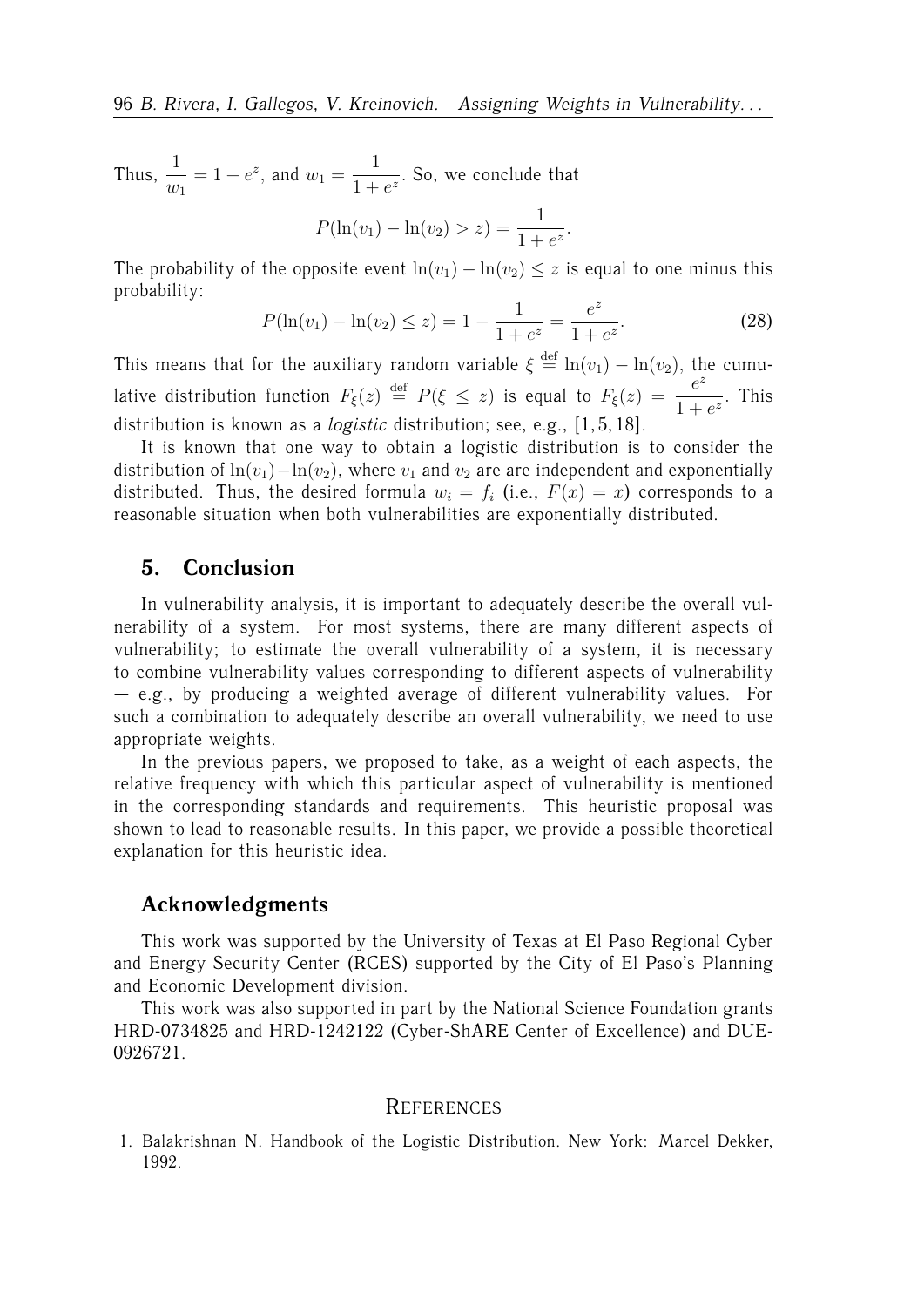2. Department of Energy, Electricity Subsector Cybersecurity Capability Maturity Model (ES-C2M2), Version 1.0, 2012. URL: http://energy.gov/oe/services/cybersecurity/electricity-

subsector-cybersecurity-capability-maturity-model-es-c2m2.

- 3. Fishburn P.C. Nonlinear Preference and Utility Theory. Baltimore, Maryland: John Hopkins Press, 1988.
- 4. Gallegos I. et al. System, Method and Apparatus for Assessing a Risk of one or More Assets within an Operational Technology Infrastructure. US Patent N. 61/725,474. 2012.
- 5. Johnson N.L., Kotz S. and Balakrishnan N. Continuous Univariate Distributions, V. 2. New York: Wiley, 1995.
- 6. Klir G. and Yuan B. Fuzzy Sets and Fuzzy Logic. Prentice Hall, Upper Saddle River, New Jersey, 1995.
- 7. Luce R.D. and Raiffa R. Games and Decisions: Introduction and Critical Survey. New York: Dover, 1989.
- 8. National Electric Sector CyberSecurity Organization Resource (NESCOR), Electric Sector Failure Scenarios and Impact Analyses, Version 1.0, 2012. URL: http:// www.smartgrid.epri.com/nescor.aspx.
- 9. Nguyen H.T., Kreinovich V., Wu B. and Xiang, G. Computing Statistics under Interval and Fuzzy Uncertainty. Berlin, Heidelberg: Springer Verlag, 2012.
- 10. Nguyen H.T. and Walker E.A. A First Course in Fuzzy Logic. Boca Raton, Florida: Chapman and Hall/CRC, 2006.
- 11. National Institute of Standard and Technology (NIST), Guide for Mapping Types of Information and Information Systems for Security Categories // NIST Special Publication 800-60, Volume 1, Revision 1, 2008.
- 12. National Institute of Standard and Technology (NIST), Guide for Conducting Risk Assessment // NIST Special Publication 800-30, Revision 1, 2011.
- 13. National Institute of Standard and Technology (NIST), Guide to Industrial Control Systems (ICS) Security // NIST Special Publication 800-82, 2011.
- 14. National Institute of Standard and Technology (NIST), Security and Privacy Controls for Federal Information Systems and Organizations // NIST Special Publication 800-53, Revision 4, 2012.
- 15. Perez L. Regional Cyber and Energy Security (RCES) Center 2012 Annual Progress Report — Year 1, El Paso, Texas, June 2013. URL: https://www.elpasotexas. gov/muni\_clerk/agenda/07-30-13/07301315C.pdf.
- 16. Raiffa H. Decision Analysis. Columbus, Ohio: McGraw-Hill, 1997.
- 17. Regional Cyber and Energy Security (RCES) Center at the University of Texas at El Paso, *Developing a Framework to Improve Critical Infrastructure Cyber Security*, National Institute for Standards and Technology (NIST) Report, April 2013. URL: http://csrc.nist.gov/cyberframework/rfi\_comments/ rces center 040113.pdf.
- 18. Sheskin D.J. Handbook of Parametric and Nonparametric Statistical Procedures. Boca Raton, Florida: Chapman & Hall/CRC, 2011.
- 19. Zadeh L.A. Fuzzy sets // Information and Control. 1965. V. 8. P. 338–353.